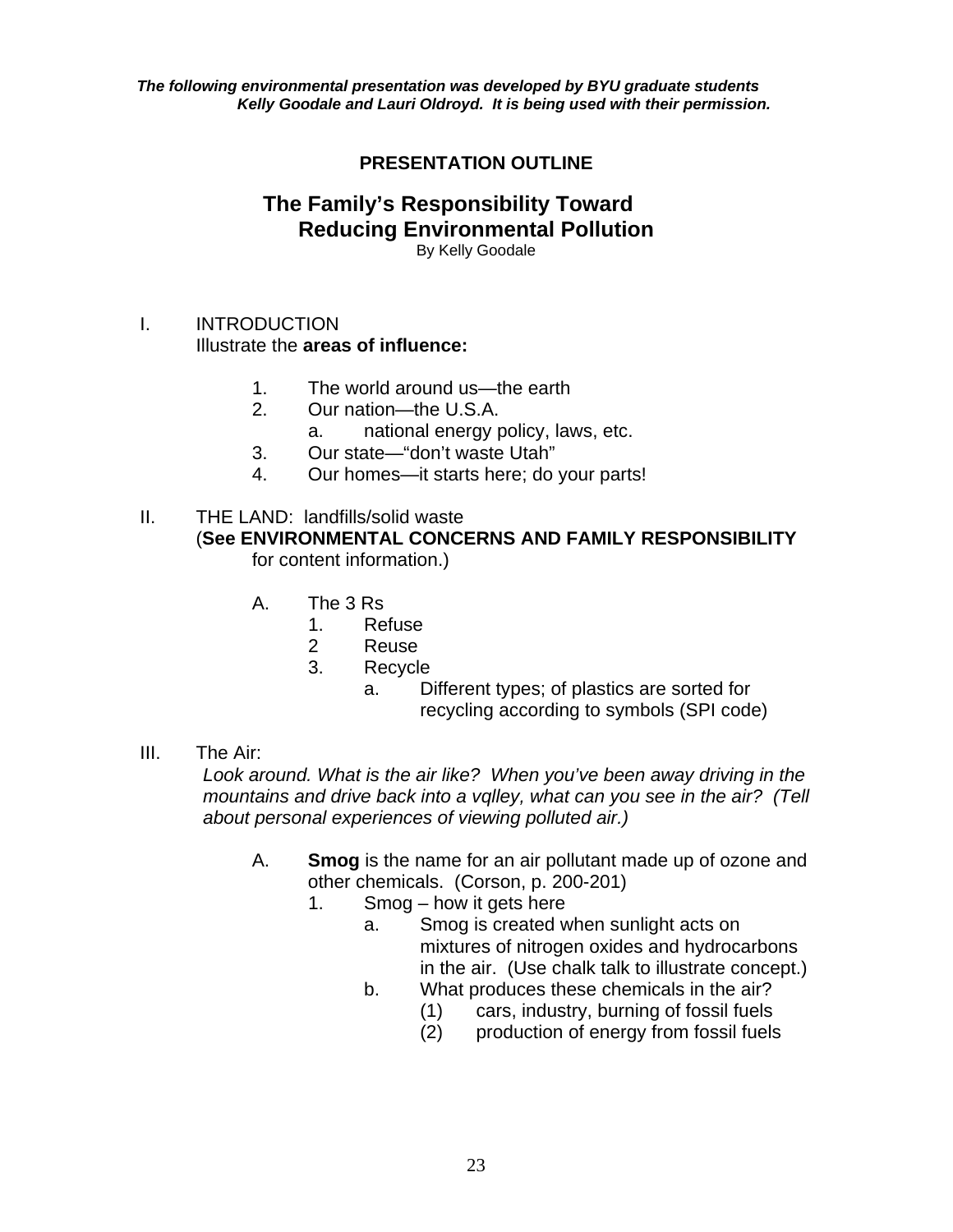*How does breathing smog affect your health?* 

2. Ozone and other chemicals irritate the lungs of people and animals.

# *Have you ever noticed the plants or trees near a busy road or highway? Do they look very healthy?*

- 3. Cause plant cells to break down—damage crops and forests.
- 4. What can we do about the smog?
	- a. drive less/walk more
	- b. conserve energy (burn less fossil fuels)
	- c. Use alternative fuels and energy sources
- B. **GREENHOUSE EFFECT** In addition to chemicals in the air producing harmful smog, some scientists know that excess buildup of carbon dioxide is causing global warming/greenhouse. (Corson p. 200-201)
	- 1. This is controversial.
	- 2. If this is what is actually happening, this is how it is happening: scientists claim that since the industrial revolution, carbon dioxide levels have risen by 24%. Carbon dioxide molecules allow the sun's rays to pass through the atmosphere but prevent some of the reflected heat from returning to space.
		- a. fossil fuel burning released 5.5 billion tons of carbon into the atmosphere in 1988.
		- b. deforestation released 0.4 2.5 billion tons of carbon stored in the trees and soil.
	- 3. The possible effect on the planet:
		- a. average temperatures are rising 1.5 4.5 degrees Celsius by mid-next century
		- b. a change in rainfall patterns will
			- (1) threaten agriculture
			- (2) cost to adjust irrigation systems
		- c. polar ice caps will melt oceans will become warmer
- (1) oceans will expand and sea levels will rise in the control of the control of the control of the control of the control of the control of the control o
	- (a) beaches and cities will flood; salt pollutes fresh water and farmlands
	- C. **INDOOR AIR POLLUTION** Household chemicals in an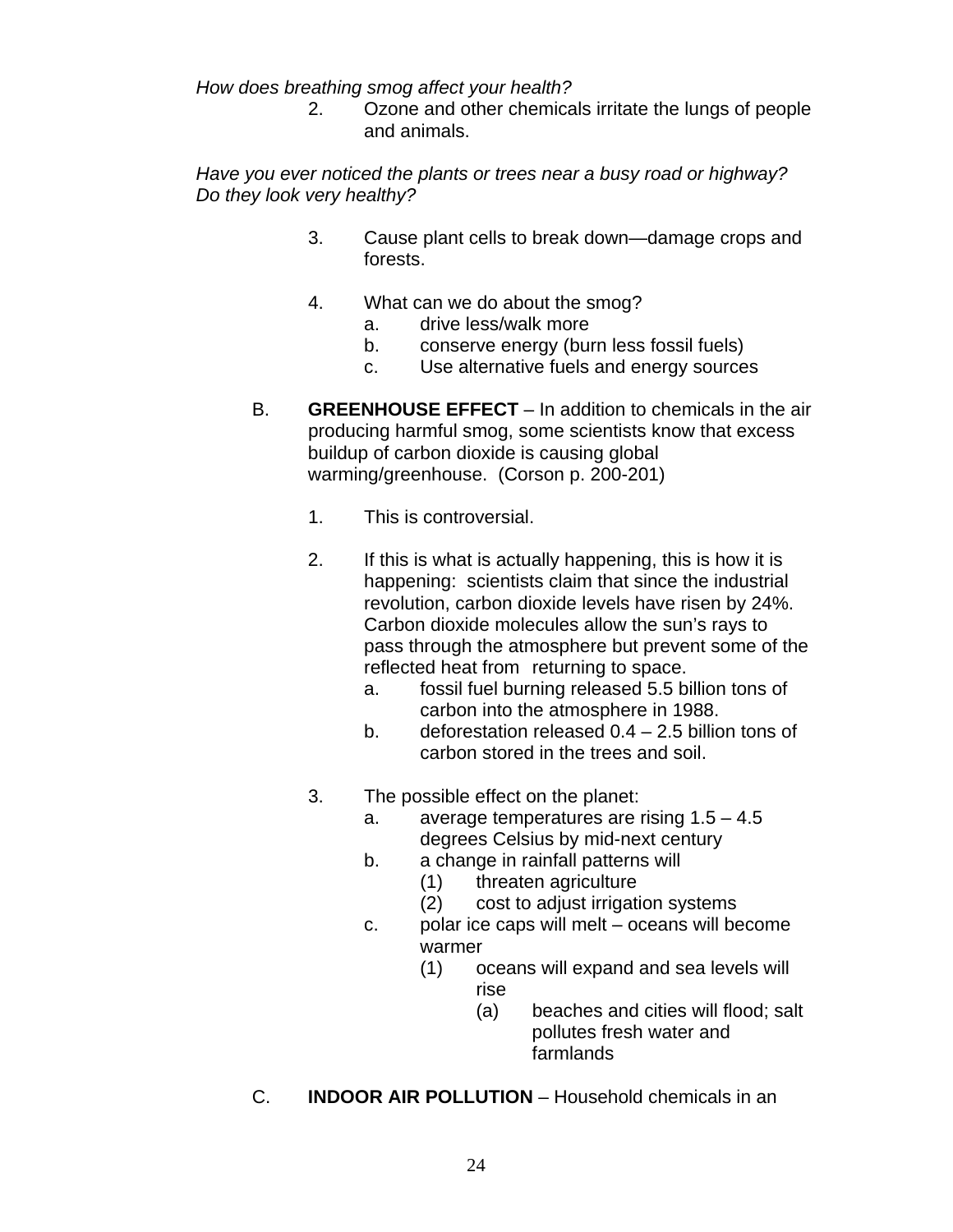enclosed environment: (Yeaple, p. 80-82) (National Wildlife, p. 32-32)

# **CASE STUDIES**

 After Sue and Ed Mashoak moved into their new house in western Pennsylvania, Sue developed a nagging cough. Ed complained of headaches and sleeplessness. Even their two children seemed to be irritable and depressed. A few years passed before the Mashoaks learned that their symptoms were caused by formaldehyde and other toxins that had been released in the air from building materials and were then bottled up inside their tightly constructed house.

The Environmental Protection Agency's Washington, D.C. headquarters (known as the EPA) became "sick" two years ago after a new carpet was installed and began to release toxic chemicals. A few workers became violently ill, and one of them had to be taken to the hospital.

 Administrators in one Michigan state agency office found to their surprise that after the ventilation system in their building was cleaned out, workers stopped their peculiar habits of falling asleep at their desks.

 1. **"SICK HOUSE SYNDROME**" – a collection of symptoms caused by polluted air or a contaminated building itself. Any indoor air is susceptible to contamination and the symptoms can be difficult to pin down.

- a. Symptoms: burning eyes, rashes, dizziness, difficulty breathing, headaches, nausea, overwhelming drowsiness, abdominal pains and coughing.
- b. If symptoms coincide with a move to a new home/office be all the more suspicious.
- c. Energy measures: sealing air
- d. Pesticide spraying
- e. Remodeling: new furniture, drapes, or carpet

#### 2. **Sources of indoor air pollution**:

- a. Radon a colorless, odorless gas produced by the decay of uranium in soil and rock
	- (1) sources it surfaces through cracks in the earth and seeps into houses through foundation walls and floors
	- (2) effects lung cancer 20,000 cases a year in the U.S. – 1 in 10 houses have elevated levels of radon; expert professionals can test the levels in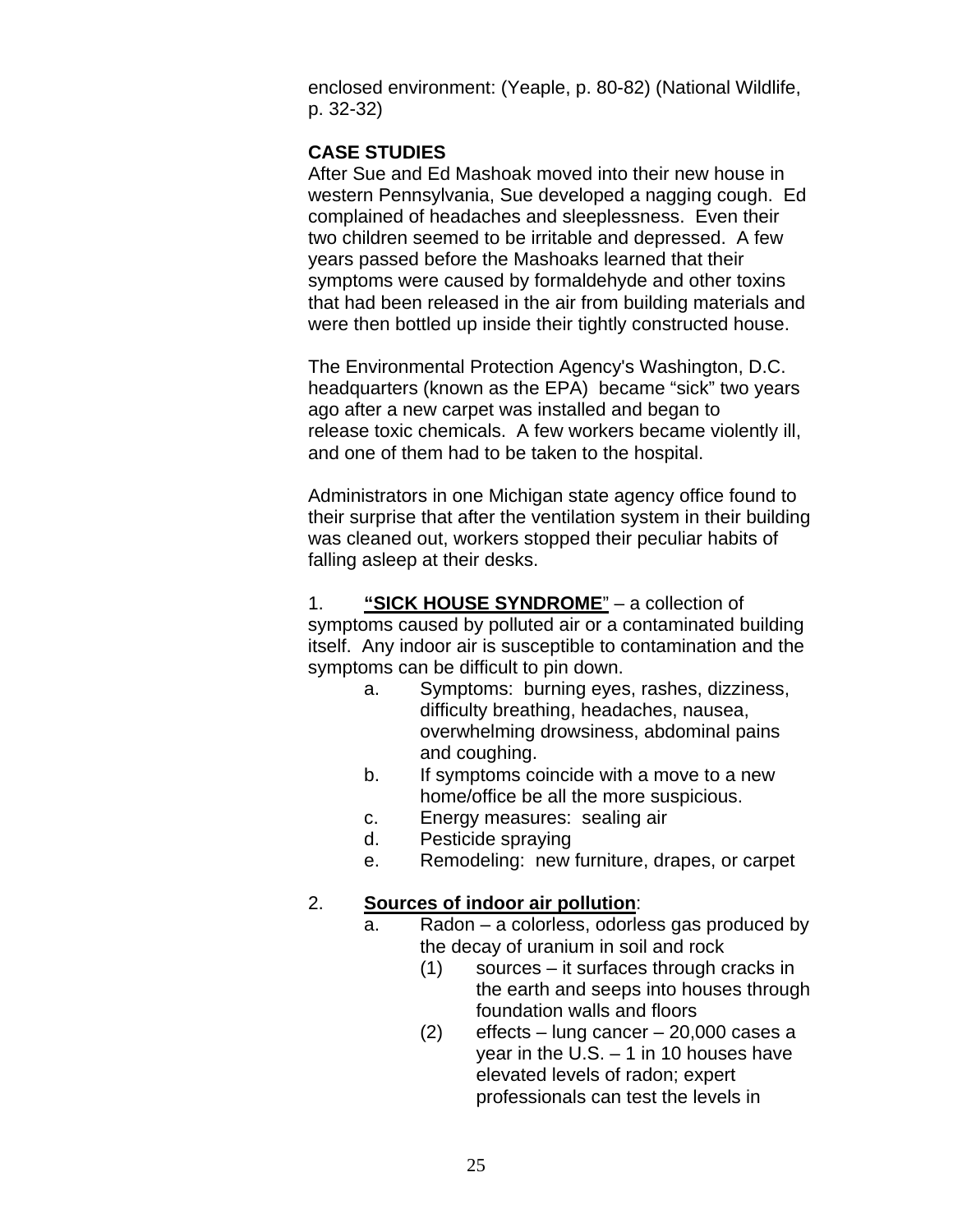your home and advise on the best way to get rid of it

- b. Formaldehyde
	- (1) sources particle board, underneath veneers in furniture and cabinets
	- (2) effects releases an invisible gas called outgassing that can cause a number of problems – minor eye, nose, and throat irritations; shortness of breath, headaches and nausea; replace furniture or seal with urethane, varnish, shellac, etc.
- c. Mold, bacteria
	- (1) sources
	- (2) effects
- d. Pesticides can linger for many years
- e. Combustion compounds
- f. Aerosol sprays avoid if possible. The small particles that surround you can enter your lungs.
- g. Household chemicals
	- (1) sources
	- (2) effects vapors and fumes can hang around for days; chemicals can cause respiratory ailments, dizziness, sluggishness, confusion, depression, and headaches.

#### DANGER: for young children

*Cleaning product experiment: Students will compare the effectiveness of commercial cleaning products to homemade ones. (Recipes: Embracing the Earth, Mark Harris, permission to use is granted)* 

WHICH PRODUCT WORKED BETTER? SMELLED BETTER? WHICH ONE WOULD YOU USE?

Glass Cleaner

 2 Tbsp. Cornstarch  $\frac{1}{2}$  cup white vinegar 1 gallon water Note: The regular stuff (commercial product) is TOXIC. It contains ammonia and methane; store away from children and pets. Furniture Polish 1 part lemon juice 2 parts vegetable oil Note: The regular stuff (commercial product) is TOXIC. It can cause injury or death upon ingestion or inhalation; it is flammable – can be ignited under almost all temperature conditions.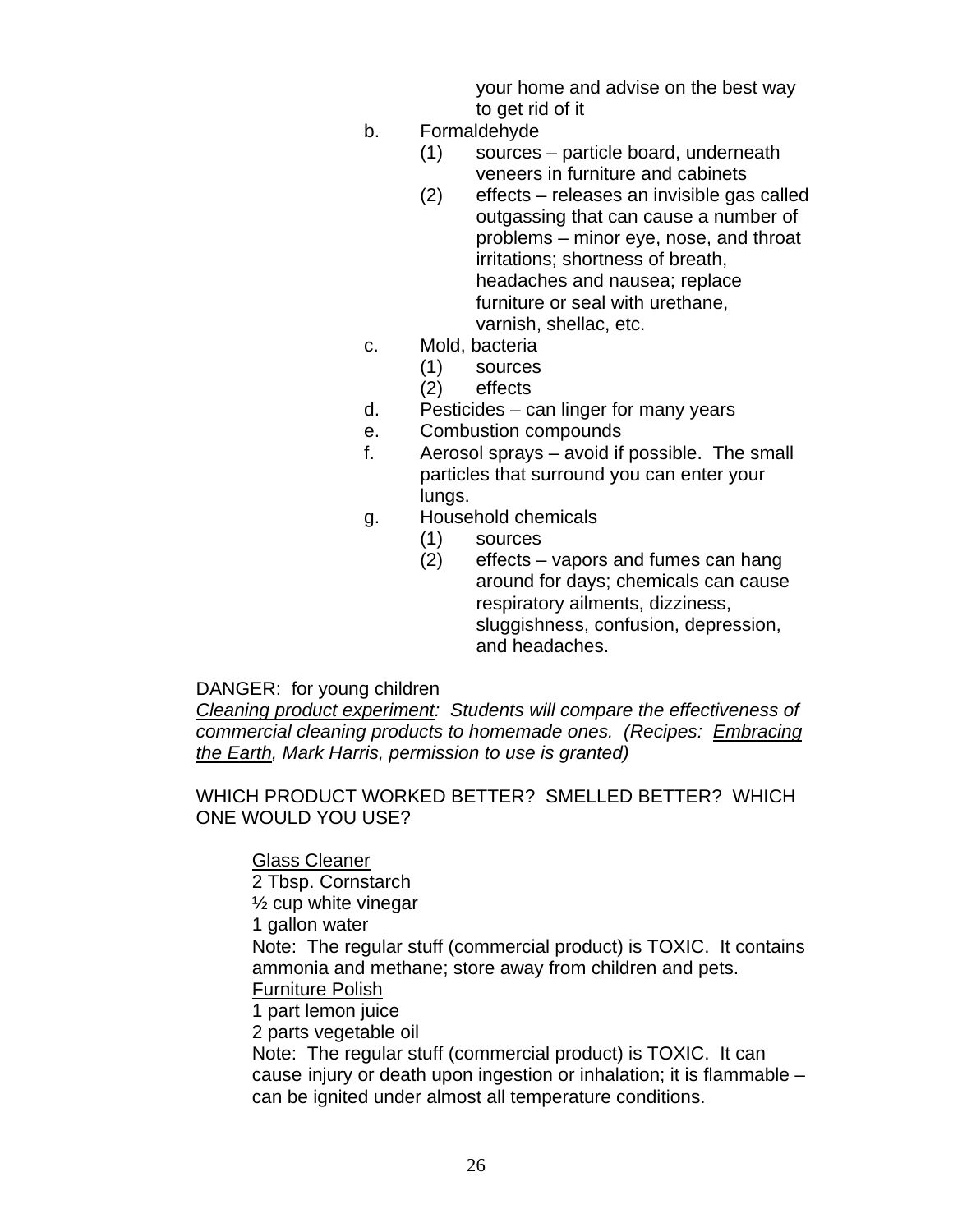Tub, Tile, Sink Cleaner

 ¼ cup baking soda 1 tsp. Liquid soap 1 gallon water NOTE: The regular stuff (commercial product) is TOXIC. Who knows? (each brand varies).

#### Air Fresheners

 Simmer cinnamon, orange peel, or cloves in a sauce pan Put vinegar in a dish to absorb odors Pop some popcorn

 NOTE: The regular stuff (commercial product) contains alkyl phenoxyplyethoxy ethanol, isobutene, and propane; they are flammable and an irritant (can cause soreness or inflammation of the skin, eyes, mucous membranes, or the respiratory system.) They coat the mucous membranes in the nasal passage and interfere with your natural sense of smell. Store them away from children and pets.

#### **Oven Cleaner**

 Toxic, corrosive (capable of destroying animal or other organic tissue)

- 3. Ventilation is the key to good health indoors. Indoor air pollution has intensified during the rush to seal homes and as prompted by the energy crisis in the 1970s.
- 4. Sources to contact:
	- a. American Lung Association
	- b. National Institute for Occupational Safety (NIOSH)

# IV. THE VOYAGE THROUGH THE SEA

# A. **Water Pollution**

- 1. Pesticides and acid rain
- 2. Litter and garbage on the beaches
	- a. pop cans
	- b. plastic rings (snip these with scissors to prevent strangling waterfowl
- 3. Old water pipes contaminate drinking water with lead
- 4. Sewage
- 5. Global warming/factories warming water
- B. **Water Conservation** water is a precious resource How much water do you use to start your day/ (worksheet)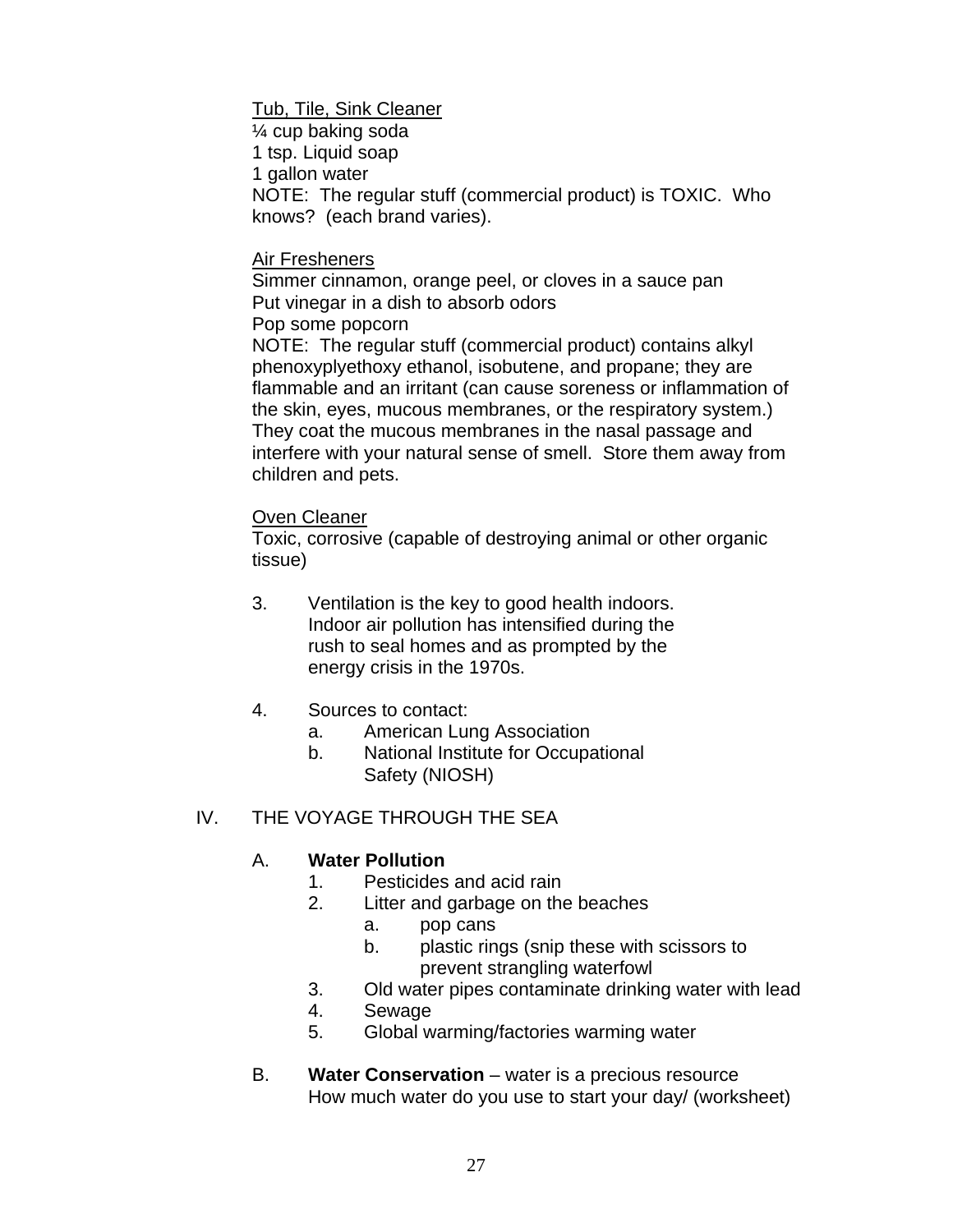- 1. Is it wasting water?
	- a. Don't feel guilty; we do have to life; there are things that can be done.
- 2. Water a most precious resource; we can't take it for granted
	- a. drought
	- b. water pollution
- 3. How can we conserve?
- 4. Brainstorm ways to conserve water
	- a. turn off water when you brush your teeth
	- b. install a low-flow shower head
	- c. fill the dishwasher before using
	- d. install a faucet aerator; restrict the water flow
	- e. repair leaky faucets
	- f. take a quick shower instead of a bath
		- (1) use half the water
		- (2) plug up tub while in shower to see how much water is used
	- g. put water displacer in toilet tank
	- h. install low-flush toilet
	- i. don't leave water on when washing the car
	- j. sweep instead of hosing off the driveway and sidewalk
	- k. water plans and lawn in the evening

#### V. SUMMARY – A FISHIE IN THE WATER

*Put a goldfish in a clear container of water. Have a supply of scrap paper handy*.

This fish is swimming around in his little environment. He seems pretty comfortable and happy.

Crumple up pieces of paper and start putting them in the water as you name each pollutant found in water and in the environment in general: fertilizers, acid rain, solid waste, chemical waste, and sewage. Humans put these into his (the fish's) environment.

Continue putting in crumpled paper wads until the fish can no longer swim around. Make sure the fish is where the students can see him.

Just as we've put paper in this fish's environment and restricted his movement and happiness, we can continue to pollute our environment and eventually restrict our movement and happiness.

A. CONCLUSION: Summarize the concepts learned. Interact with the students by asking questions.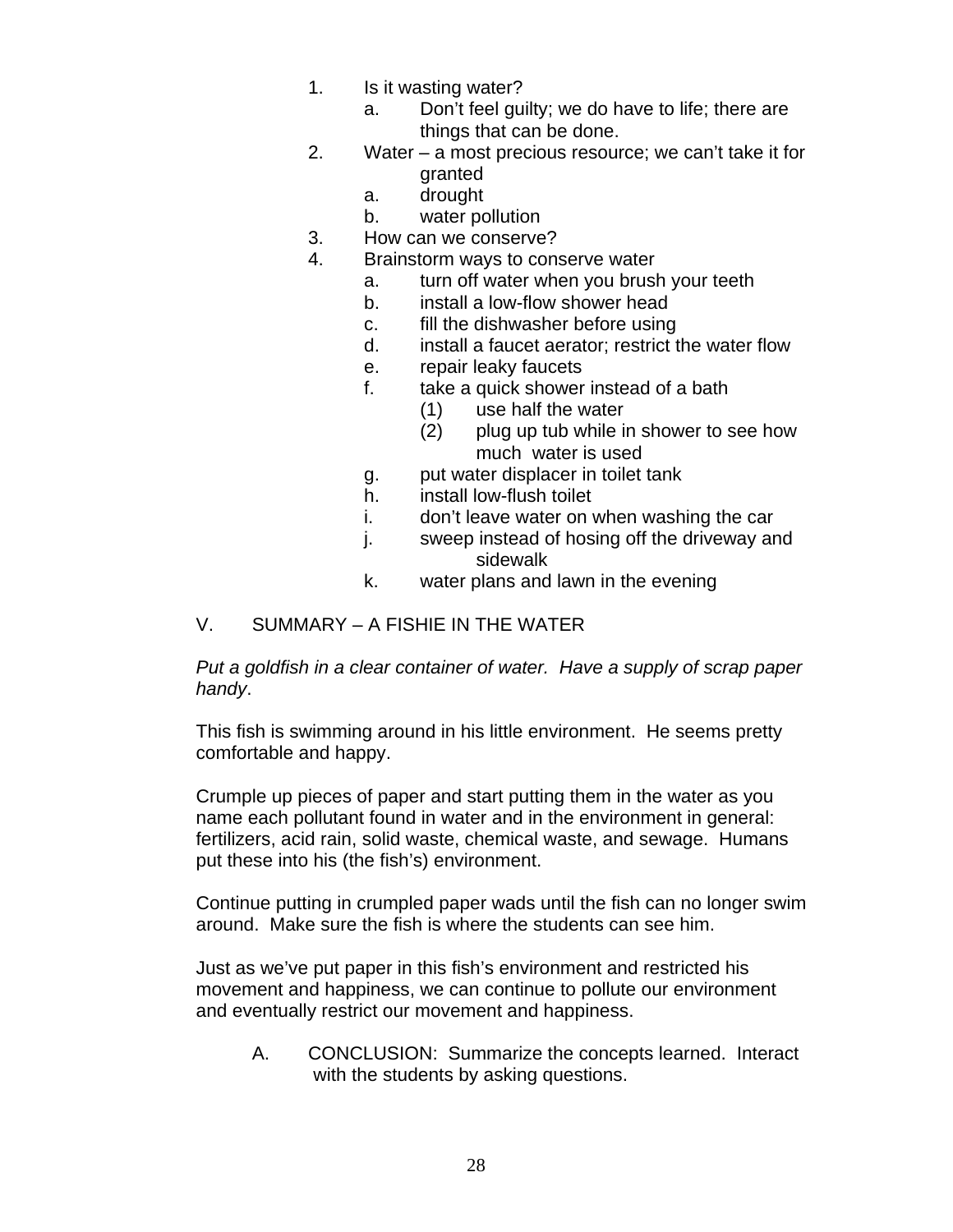# HOW MUCH WATER **DO YOU USE TO START YOUR DAY?**

|                                                                                                   |                                                                                                                                                                                                                                      | <b>Period Contract Contract Contract Contract Contract Contract Contract Contract Contract Contract Contract Contract Contract Contract Contract Contract Contract Contract Contract Contract Contract Contract Contract Contr</b> |  |  |
|---------------------------------------------------------------------------------------------------|--------------------------------------------------------------------------------------------------------------------------------------------------------------------------------------------------------------------------------------|------------------------------------------------------------------------------------------------------------------------------------------------------------------------------------------------------------------------------------|--|--|
| Guess how many gallons of water you used this morning during each of<br>the following activities: |                                                                                                                                                                                                                                      |                                                                                                                                                                                                                                    |  |  |
| 1.                                                                                                |                                                                                                                                                                                                                                      |                                                                                                                                                                                                                                    |  |  |
| 2.                                                                                                | Brushing your teeth ___________________________                                                                                                                                                                                      | ?                                                                                                                                                                                                                                  |  |  |
| 3.                                                                                                | Using the toilet <u>example and the set of the set of the set of the set of the set of the set of the set of the set of the set of the set of the set of the set of the set of the set of the set of the set of the set of the s</u> | ?                                                                                                                                                                                                                                  |  |  |
| 4.                                                                                                | Breakfast: making orange juice, rinsing off your dishes and wiping<br>?                                                                                                                                                              |                                                                                                                                                                                                                                    |  |  |
| 5.                                                                                                | Using the toilet one more time _________________                                                                                                                                                                                     |                                                                                                                                                                                                                                    |  |  |
| So! You're off for the day1 What's your total amount?<br>?                                        |                                                                                                                                                                                                                                      |                                                                                                                                                                                                                                    |  |  |

WHERE ARE YOU WASTING WATER?

# WHERE ARE YOU GOING TO SAVE WATER?

Source of Information: Embracing the Earth by Mark Harris, p.38. The Noble Press, Inc., Chicago, IL.

| ANSWERS: |                               |                             |                |
|----------|-------------------------------|-----------------------------|----------------|
| 1.       | 80 gal                        | Rest of the day: 70 gallons |                |
| 2.       | 6 gal.                        | Week:                       | 1,197 gallons  |
| 3.       | 6 gal.                        | Month:                      | 4,788 gallons  |
| 4.       | 3 gal.                        | Year:                       | 57,456 gallons |
| 5.       | 6 gal. (10 more if you share) |                             |                |

Multiply by the millions of people across the country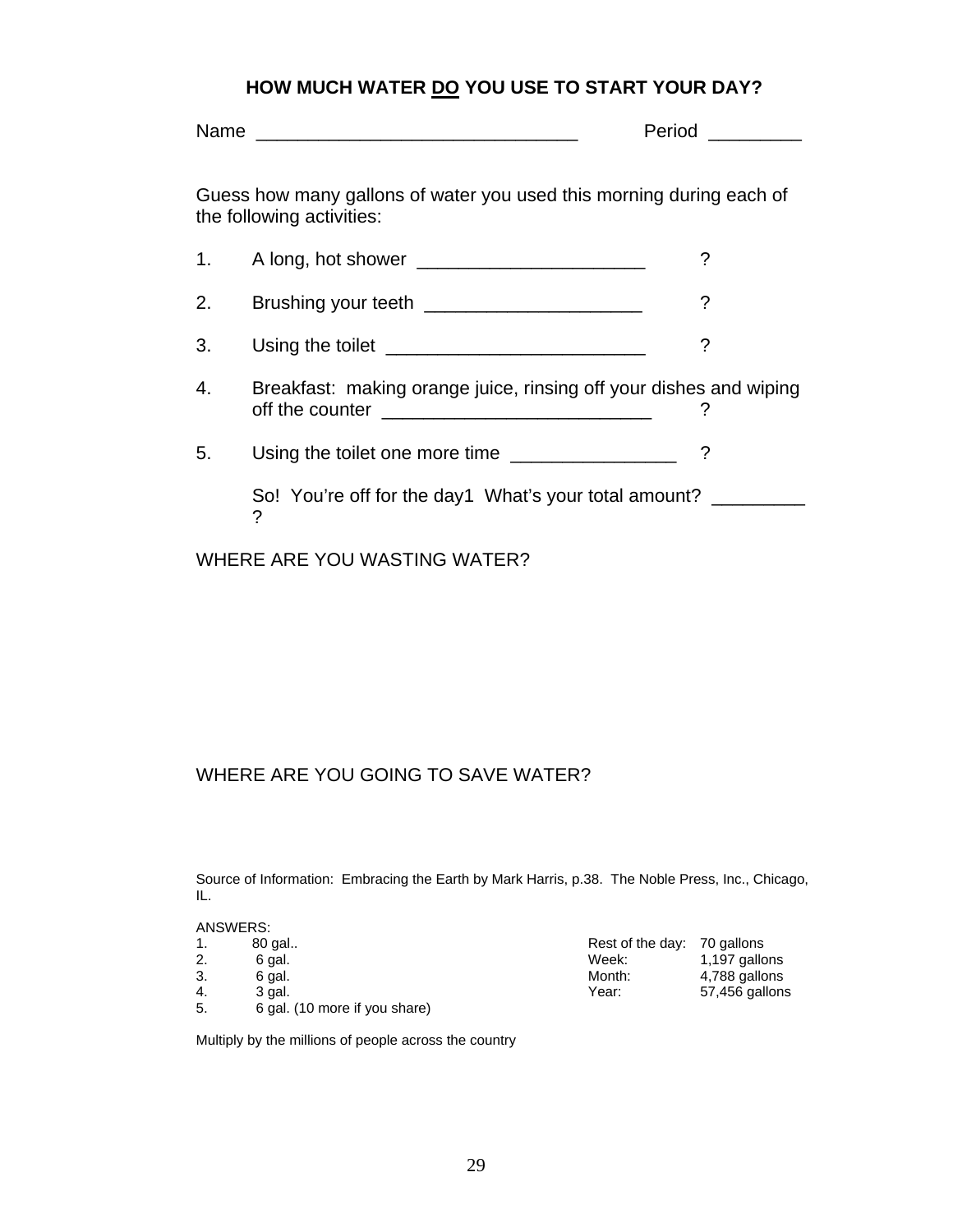#### REFERENCES:

*Permission to use was granted by the following authors and publishers*.

Corson, Walter. Global Ecology Handbook: What You Can Do About the Environment Crisis. Boston: Beacon Press, 1990.

Harris, Mark. Embracing the Earth: Choices for Environmentally Sound Living. Chicago: The Noble Press, 1990.

Yeaple, Judith Anne. "Houses that Breathe." Popular Science, Mar 1991. Vol. 238, p. 80-82.

"How to Protect Yourself from your Environment." Nat'l Wildlife, Aug/Sept 1990. Vol. 28, p.30-42.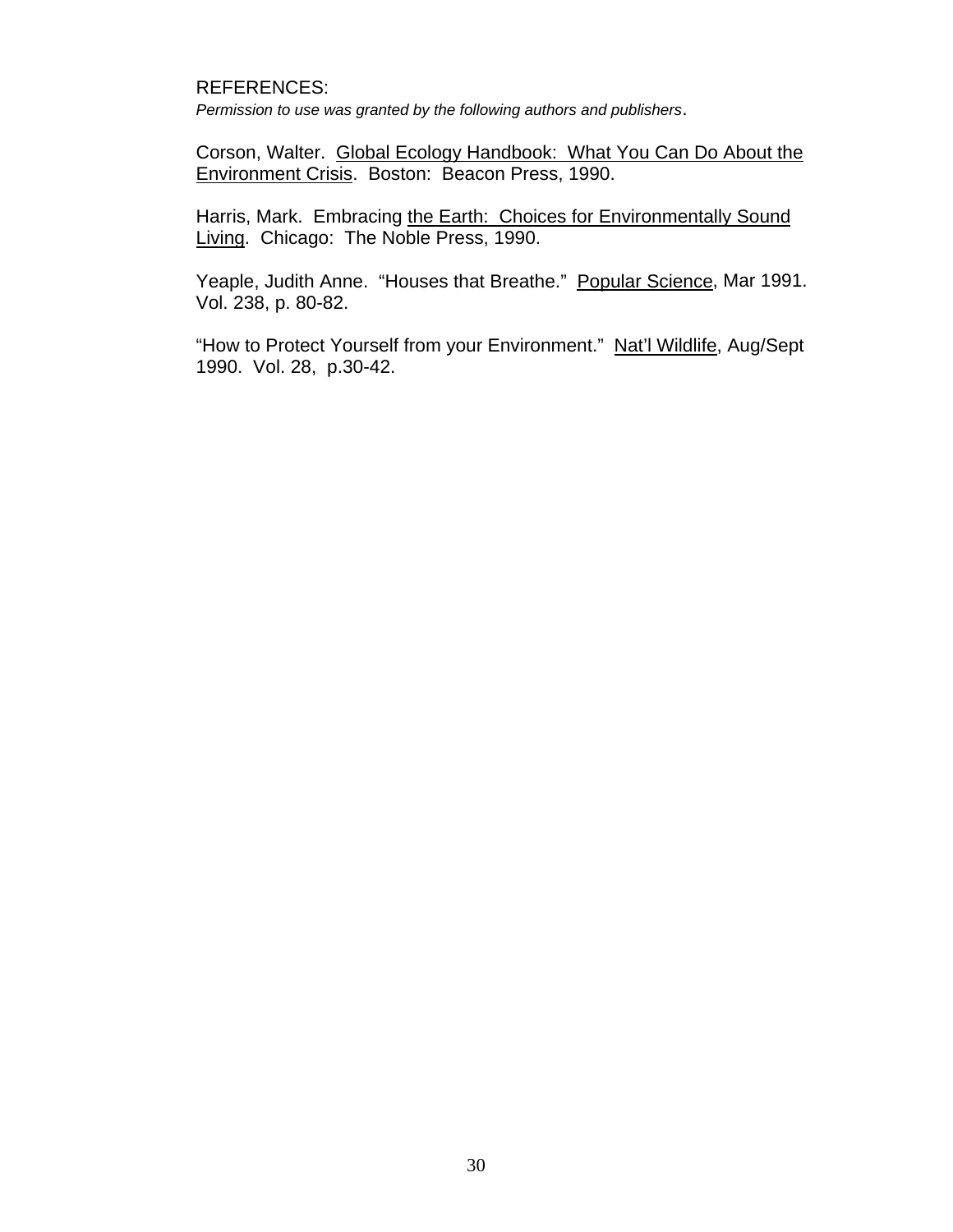# **ENVIRONMENTAL CONCERNS AND FAMILY RESPONSIBILITY**

BY Laurie Oldroyd

#### **SOLID WASTES**

The earth is approximately 4.5 billion years old, and life has existed on our planet for more than 3.5 billion years. Humans have lived in coexistence with other life forms on earth for about 2 to 3 million years. Within the last 200 years people have begun to affect the global environment. Only in the last 40 years or so has this impact become serious in a negative way (Corson, 1990).

Humans have always depended on nature and continue to do so, but, for the first time, humans have the ability to alter the natural world and are doing so on a global scale. Recently citizens, families and leaders of nations have begun to realize and understand the importance of the actions of humans on the environment. There is a need for urgent action. Many have stated that we are in the midst of what could be called a global awakening. There are still many long-term consequences that are being classified as certain to alter societies and the people who live therein. Increasing concerns about the present and future of our environment have motivated families and other groups to take more responsibility to protect the world.

Corson writes that "all life is dependent on the planet's land, water, and air, and the quality of the environment influences virtually all aspects of human activity" (1990, p.2). Environmental concerns deal with the necessities of life and ways in which we as humans will be able to maintain our resources.

The management of solid waste is one of the biggest concerns facing the environment. Each year the United States generates nearly 1 billion metric tons of non-agricultural solid waste. Solid waste is the environmental term for garbage, trash, scrap, junk, and sewage.

On the average, a United States citizen discards about 3.5 pounds of solid waste every day. In 1978 the United States had about 20,000 landfills because eighty percent of all solid waste is dumped in landfills. In the past five years, 3,ooo dumps have been closed and by 1993, 2,000 more will be filled and closed (Corson, 1990). The Wall Street Journal and the Washington Post have called the garbage situation in America a "crisis". Americans are now becoming known as the "throwaway society" because of waste disposal per capita which is twice that of any other country.

About two-thirds of U.S. solid waste is non-hazardous industrial waste. Almost all industrial waste is disposed of by means of private facilities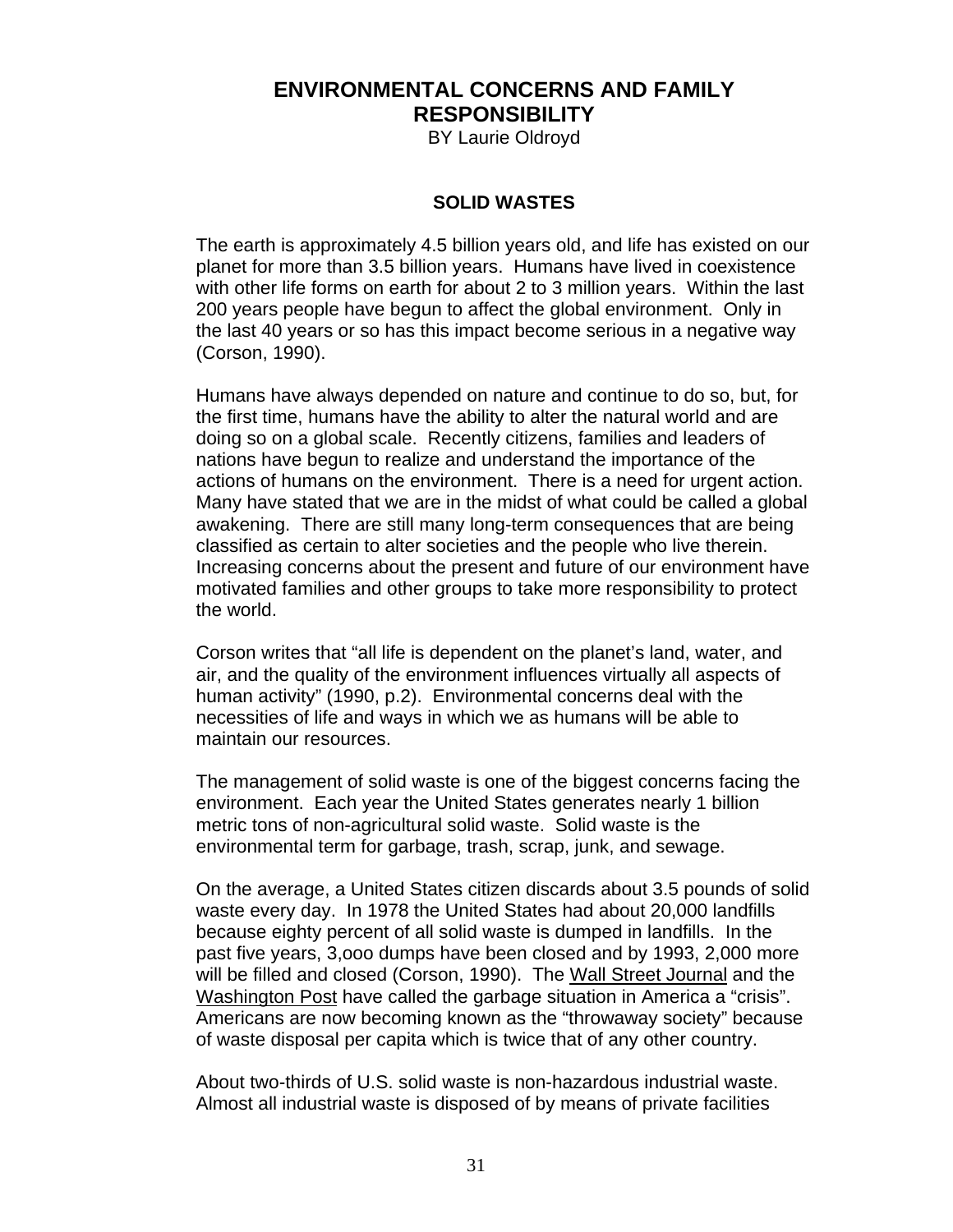rather than municipal landfills. Approximately 20 percent of industrial solid waste is associated with the production and use of oil and gas, while another 12 percent comes from mining. Municipal waste makes up about one percent of the total. It may seem to be such a minute part of the whole, but this "minute part" comprises approximately 140 million metric tons each year.

An interesting fact worldwide, is that solid waste tends to increase with the level of economic development (Corson, 1990). Large cities in low-0income countries, such as Calcutta, produce 1.1 to 1.3 pounds of waste per person each day. Cities in middle-income countries, such as Manila and Singapore, produce 1.1 to 1.9 pounds. Large cities in industrial countries, such as New York, produce 3.0 to 4.0 pounds per day. This supports the suggestion that the U.S. has become an increasingly wasteful society.

Solid waste is one of the environmental concerns that is receiving the most attention by the public. Later in this paper various solutions and actions people are taking to combat this problem will be discussed.

Methods for managing waste have definite environmental impact. The pollution of ground water and surface water is caused by waste disposal in landfills. As organic waste decays, methane is produced and creates the potential for explosions. When waste is incinerated, effluent gases may contain hazardous air pollutants.

It is unwise to assume that controlling the management of solid waste would rid us of environmental concerns. Issues and concerns about the environment are many. It is difficult to single out one area or overriding problem. The challenges seem overwhelming at times, but the need to solve them is real.

#### **GLOBAL WARMING**

Another issue reaching the minds of many is that of global warming. Several environmentalists are asking the question: "Is the world really getting hotter?" The so-called greenhouse effect is possibly threatening the future of the world's climate. There is still speculation on whether or not this is a real environmental concern. Bowermaster and Steger, (1990) write: "Global warming, and the greenhouse effect's role in it, promises to be one of the most controversial, and potentially most disastrous environmental problems the world faces in the century to come" (1990, p.3).

The theory behind global warming is the build-up of carbon dioxide, as well as a number of other gases, causing the earth to warm. Other gasses involved in global warming are methane, chlorofluorocarbons,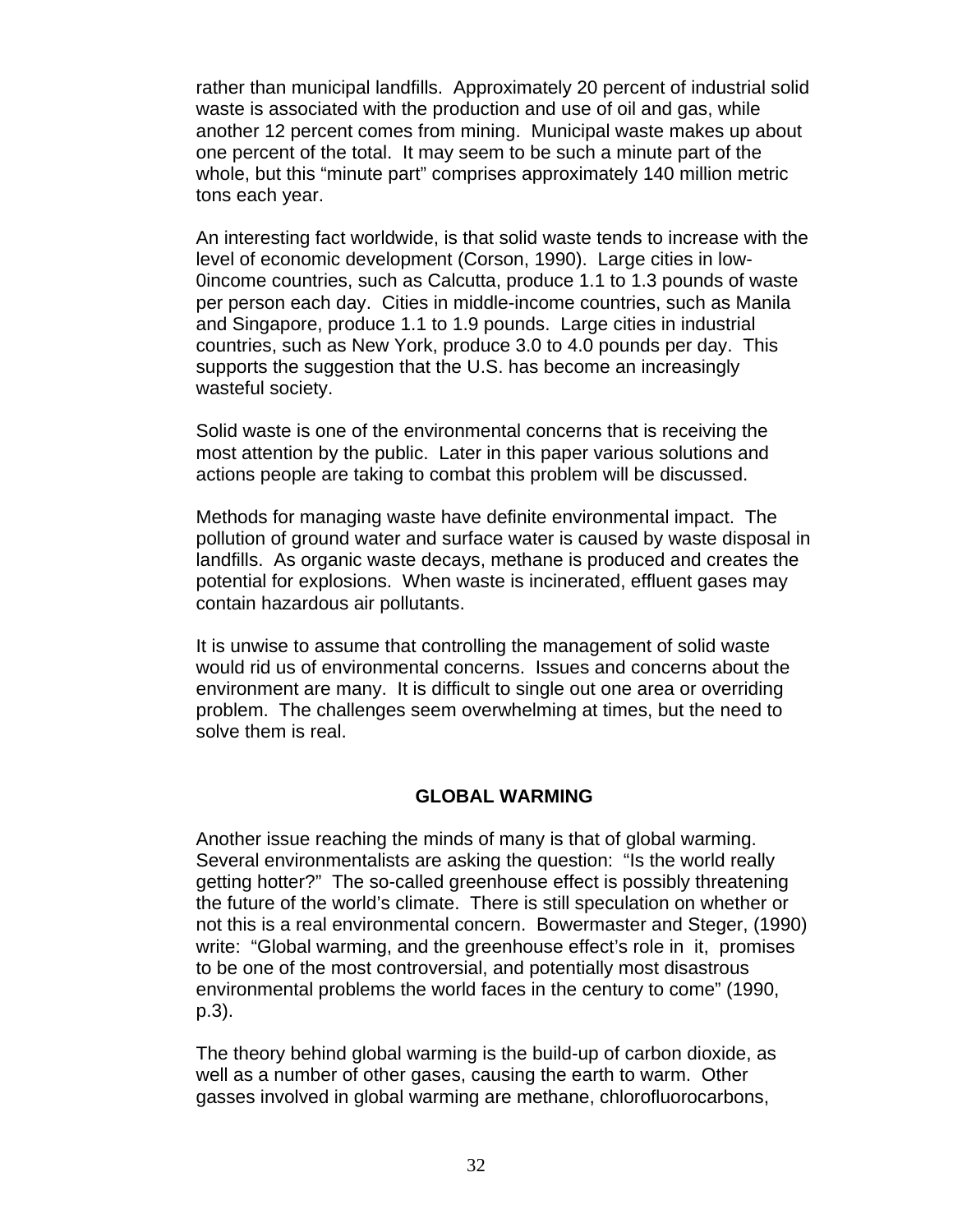nitrous oxide, ozone, etc. As the atmosphere grows hotter, it could change the world and disrupt every natural ecosystem that humans depend upon for life. Some of the predicted wide-range effects are that it would alter crop yields and water supplies, seas would rise, floods would swamp cities and wetlands, plant and wildlife would shift, pests would proliferate, and disease would spread. Some have even compared the disruptions to the aftermath of a nuclear war (Bowermaster 7 Steger, 1990).

There are numerous causes of global warming. But the one cause viewed as most responsible, is the number of people now on the earth. The growing population, which is not just over 5 billion people, is expected to double in the next 60 years. This fact alone is linked to a number of environmental concerns.

Because there are so many gases involved in global warming, it may turn out to be "the most difficult to cure of all the world's environmental ills" (Bowermaster & Steger, 1990, p.5). It seems overwhelming to delete all the contributors of a global warming. Bowermaster and Steger explain a startling drama of how our everyday lives contribute to global warming.

Just getting up in the morning starts the cycle: when you turn on the bathroom light is probably uses electricity generated by the burning of fossil fuels, which pumps carbon dioxide into the air. The refrigerator that keeps our orange juice cold is lined with another contributor to the greenhouse shield – chlorofluorocarbons. Driving to work burns gasoline, which sends millions of particles of carbon dioxide into the atmosphere. The mahogany desk that you work at may have come from a tree in the rain forests, and the tree once helped absorb carbon dioxide from the atmosphere. Even the rice on your plate at lunch time contributed, by giving off methane gas when it was grown (1990, p. 5).

The magnitude of a global warming could be enormous.

# **OZONE DEPLETION**

Ozone depletion has also been given m ore study and research and has been emphasized as an environmental concern. In this context, ozone is a "naturally produced, life-protecting shield 15 miles above the Earth's surface" (Bowermaster & Steger, 1990, p 27). Ozone filters the sun's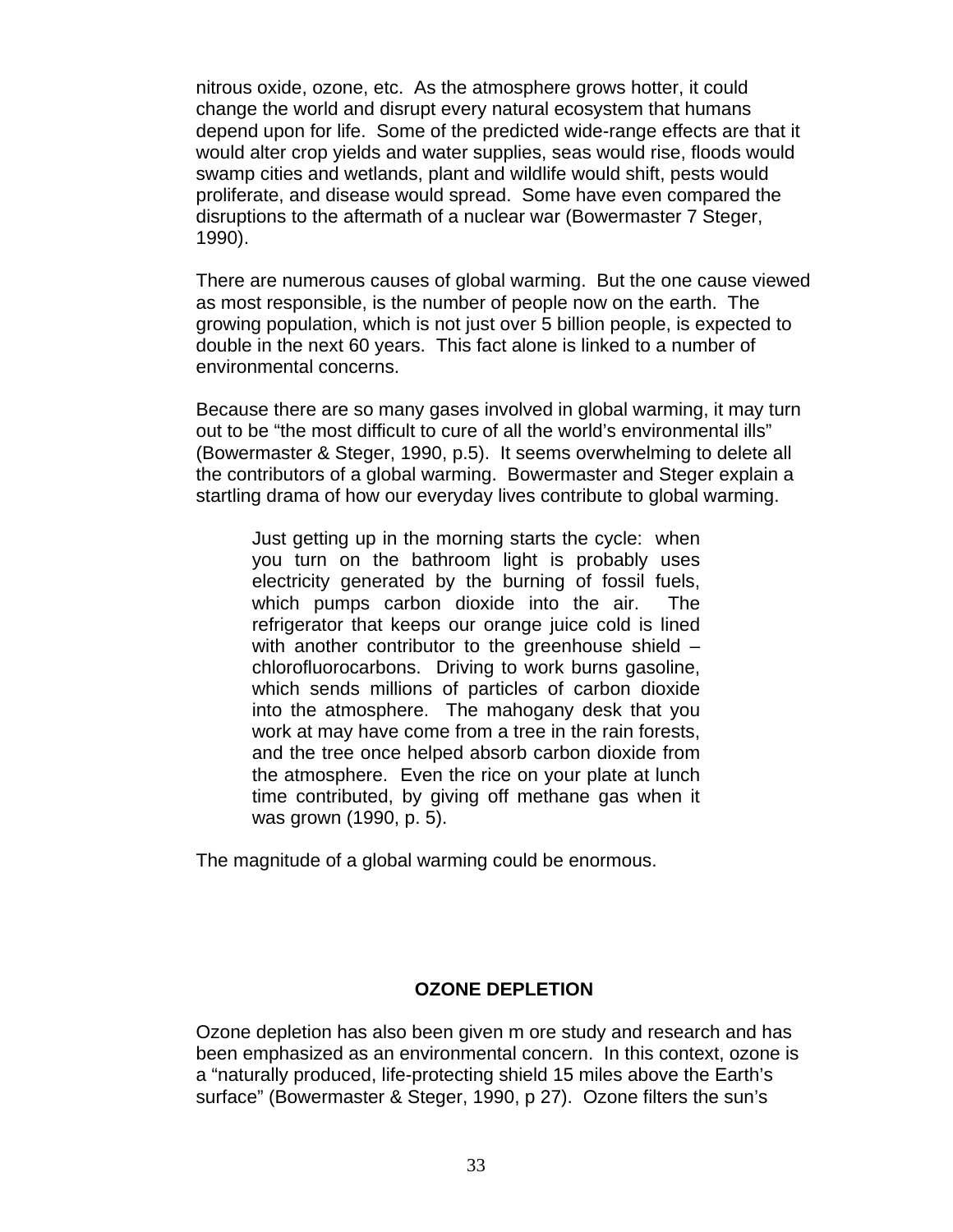most dangerous ultraviolet rays from the earth. By doing so, humans are protected from various potentially disastrous ills.

One simple chemical compound is the primary cause of ozone depletion: CFC (chlorofluorocarbons). CFCs were first developed in the 1930s. They were used to cool refrigerators and air conditions and clean electronics. They were also used in the manufacturing of plastic foam, home insulation, and throwaway food containers. They are probably best known for their use in propelled aerosols, such as hair spray, until such use was banned in 1978 (Bowermaster & Steger, 1990).

We have already lost about two percent of the ozone layer over Antarctica and although this may seem to be a small amount, the problem is a global one. Ozone loss increases the amount of one form of ultraviolet light: UV-B. Each one percent drop of ozone allows 2 percent more UV-B to reach the earth and, subsequently humans. This alone increases the potential for skin cancer by 3 to 6 percent.

A diminishing ozone layer could make people more susceptible to a variety of infectious diseases, including malaria. In addition, it will disrupt the life cycle of plants and billions of dollars' worth of crops will be destroyed. The effects on the ocean could be even worse. Microscopic organisms that are necessary to maintain marine life could be destroyed. Scientists have found that increased UV-B has hurt photosynthesis and metabolism of the plants in the ocean, caused some mutations in some marine organisms, and harmed eggs of other organisms.

The Earth's climate will also be disrupted with the ozone depletion. Shifting winds created by the depletion will change the weather in ways that cannot be predicted. Deserts and forests will be in jeopardy, and also the atmosphere will heat up, adding to the problem of global warming.

This paper has expounded on just three of the main environmental concerns with their causes and effects. The situation looks a bit grim. Who is responsible to find solutions to these problems, and who is responsible to act on these solutions? It wasn't until recently that these questions began to be thought through and answered. Scientists, government, and more recently, citizens have taken an active role in combating these environmental stressors. Freudenberg states:

Identification and control of environmental health hazards have depended primarily on two strategies: scientific research and government regulation. In the last decade, a third strategy for environmental control has emerged. In communities across the country, concerned citizens have banded together to attempt to force government and industry to reduce or eliminate a suspected hazard in their neighborhood.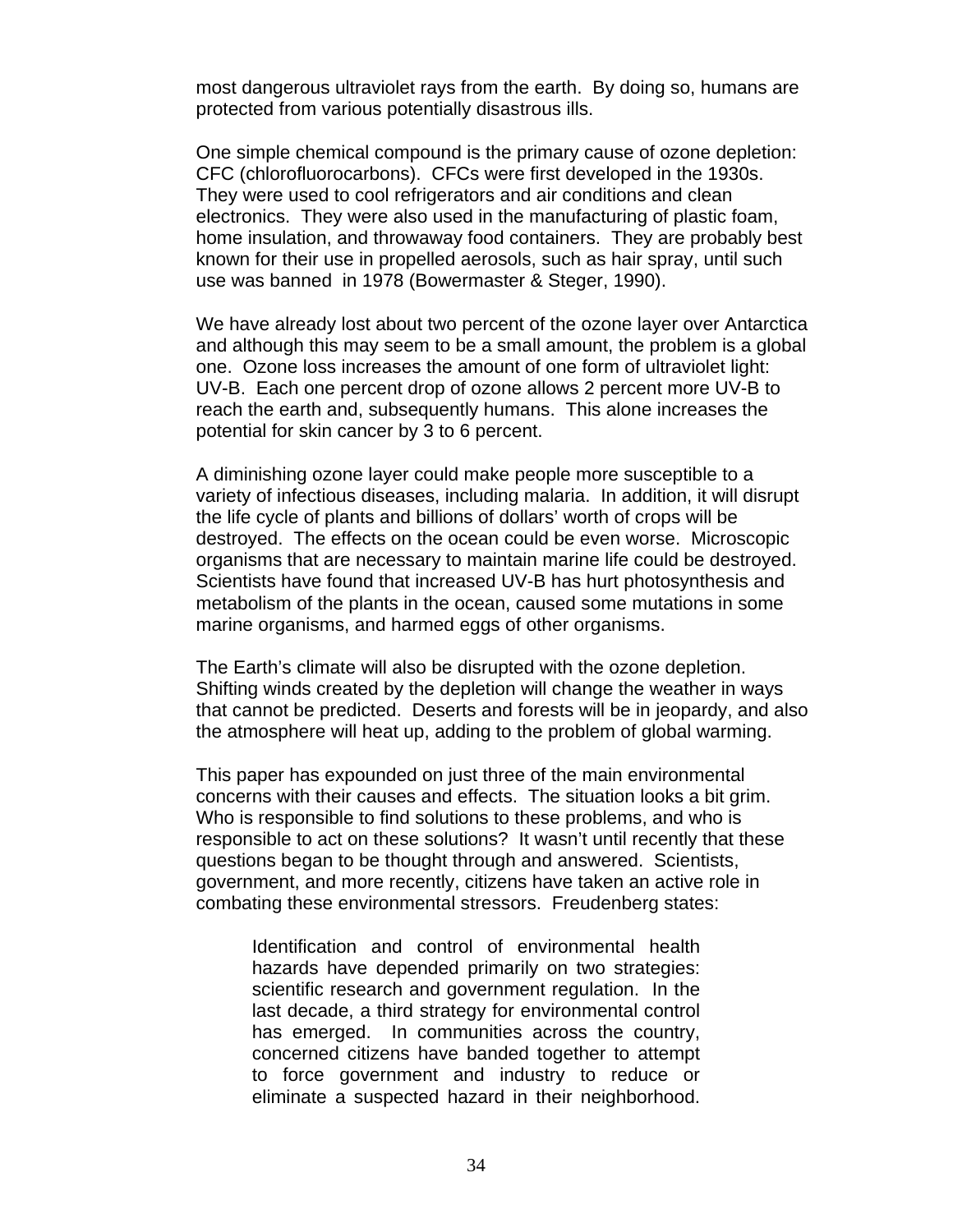(1984 p. 444)

#### **CONCERNS OF THE FAMILY GROUP**

Concerned citizens are made up of environmentally aware groups and many of those concerned are family groups. Moms, dad, and even children are voicing their concerns for the environment and actively participating in programs and solutions to some of the most devastating problems ever.

Why should there be increased family involvement in these concerns? One scientist at the Environmental Defense Fund explains, "The future remains by and large in our own hands, . . . the choices we make today will have dramatic effect on the way we live, and on the state of our world, tomorrow" (Begley, 1990, p. 76).

 Meryl Streep, famous actress and mother of three, tells her reasons for organizing her neighbors to fight against pesticides, "I was concerned about the future for my children" (Cook & O'Malley, 189, p.14). Her personal family reward and responsibility is very clear from her words and actions.

Freudenberg comments "{an individual's} day-to-day contact with the air, water, and soil in their environment and their perceptions of changes in family or community health can be early warning signs of potential danger" (1984, p. 447). Once again the health of family life motivates citizens to become involved in environmental issues. Freudenberg's survey suggests that "health concerns are the dominant motivation for citizen action to protect the environment" (1984, p. 447).

There are still those who insist that it is the government's or industry's responsibility to lean up the environment. Hutchings has a quick reply to that thought, "but if we (citizens) can't take responsibility for the planet, who will?" (1990, p.11). The awareness of family and individual responsibility is increasing.

Family involvement and concern increases as their understanding of environmental issues increases. Arcury (1990) states, "promoters of increased environmental awareness assume that increased information leads to increased knowledge about the environment (and that) increased knowledge is a precondition for changing attitudes. Both knowledge and attitudes are assumed to be important for changing human actions toward the environment" (1990, p 300). Therefore, the public needs to be educated on the concerns about the planet.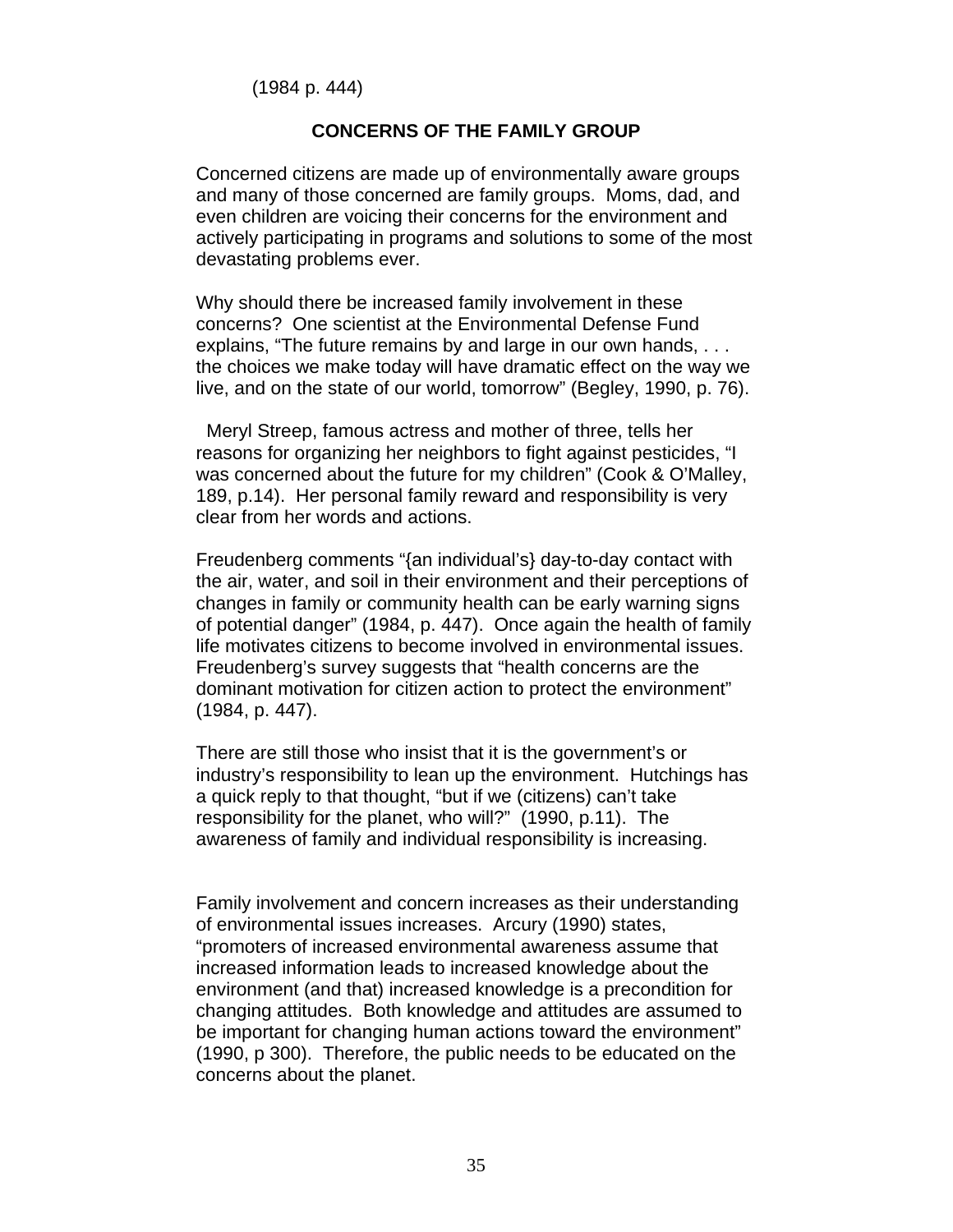#### **EDUCATING AND ACTING**

The educative measures in society are innumerable: books, games, toys, T-shirts, TV programs, classes, etc. Everywhere you look it seems that there is something about the environment. This is a step in the right direction since "young, better educated, urban, liberal individuals tend to be more concerned about the environment and have more positive attitudes toward the environmental movement" (Arcury, 1990 p.301).

The most commonly talked about, written about and acted upon environmental act is that of recycling. Industry has caught on to the feelings and attitudes of their consumers and are changing their products to become more environmentally safe. Consumer and individuals are coming up with their own methods to best save the earth. School rooms are promoting and educating even the youngest of children about what they can do to help the environment.

Lauren Manning, a third grader from Westport, Connecticut,showed what an environmentally educated child can do to help. She was distressed by the use of polystyrene products in her school's lunchroom. After writing a letter to her principal requesting the discontinuation of these products, her voice was not only heard by him but the district office as well. Since writing her letter, the district has hired a company to remove and recycle polystyrene from school lunchrooms in Westport (Loomis, 1990). Children are standing up for the environment.

The realities of solid waste disposal in the eighties and nineties have brought about renewed interest in recycling. For local governments, recycling is helping to decrease landfill disposal costs. "Communities commonly paying \$100/ton or more to dispose of trash and solid waste disposal makes up the third largest percentage of a local community's budget" (Burn, 1991, p.611-12). Then not all the support for recycling is solely ethically minded. There are also economical reasons.

Families have taken on remarkable responsibility to take care of the environment. In the process, they realize that it's "not so bad after all". Families are receiving personal benefits in addition to a cleaner, safer environment. Children are understanding and feeling what it is like to be a part of something on a different level. (Coward (1990, p.41) has studied the influence of recycling with children and has found that "there is an important sense in which children are being encouraged to feel effective within their immediate environment. Most significantly they are being